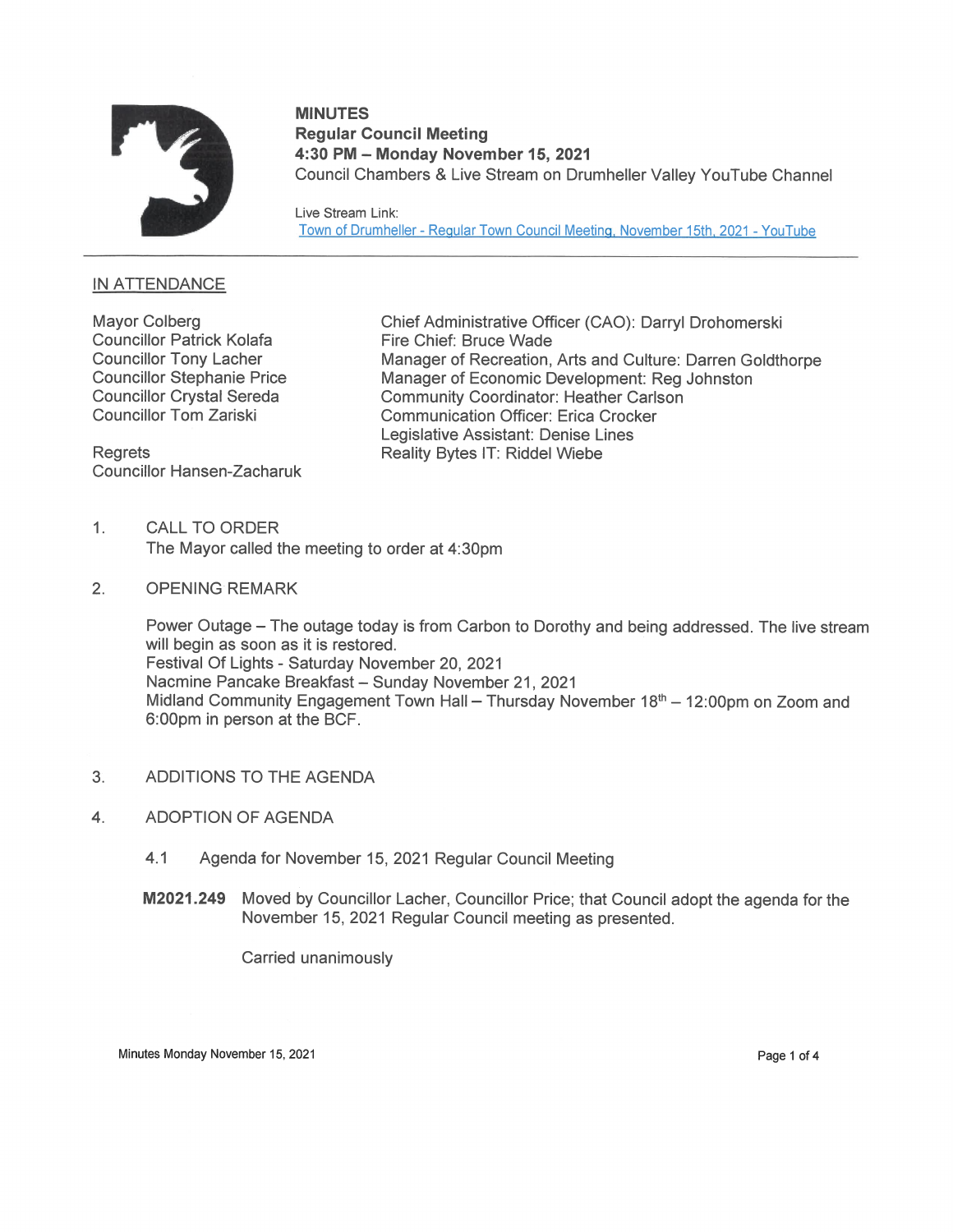#### 5. MINUTES

- 5.1 Minutes for the October 4, 2021 Regular Council Meeting and November 1, 2021 Organizational Meeting
- M2021.25O Moved by Councillor Zariski, Councillor Lacher; that Council rescind motion M2021.247 and approve the minutes for October 4, 2021 Regular Council Meeting as amended.

A request was made to add more detail to the minutes, especially ifthere are topics addressed by Council. Time stamping presentations would also be a helpful resource for the public

Carried unanimously

M2021.251 Moved by Councillor Kolafa, Councillor Price; that Council approve the minutes for the November 1, 2021 Organizational Meeting as amended.

Carried unanimously

- 5.2 Minutes for the November 8, 2021 Regular Council Meeting
- M2021.252 Moved by Councillor Sereda, Councillor Kolafa; that Council approve the minutes for November 8, 2021 Council Meeting as presented.

Carried unanimously

- YouTube Stream 4:41pm Power restored, stream live
- 6. DEPARTMENT OVERVIEW INTRODUCTIONS To see the entire discussion: https://youtu.be/DhZh9o-fqwc?t=55
	- 6.1. Fire Chief Bruce Wade

Manager of Recreation, Arts and Culture — Darren Goldthorpe Manager of Economic Development — Reg Johnston Community Development and Social Planning Department - Heather Carlson Community Development Coordinator on behalf of the Manager

Each of the presenters gave an overview of their department including day to day operational information, statistics, staffing numbers, and programs for the community; they also answered questions from Council.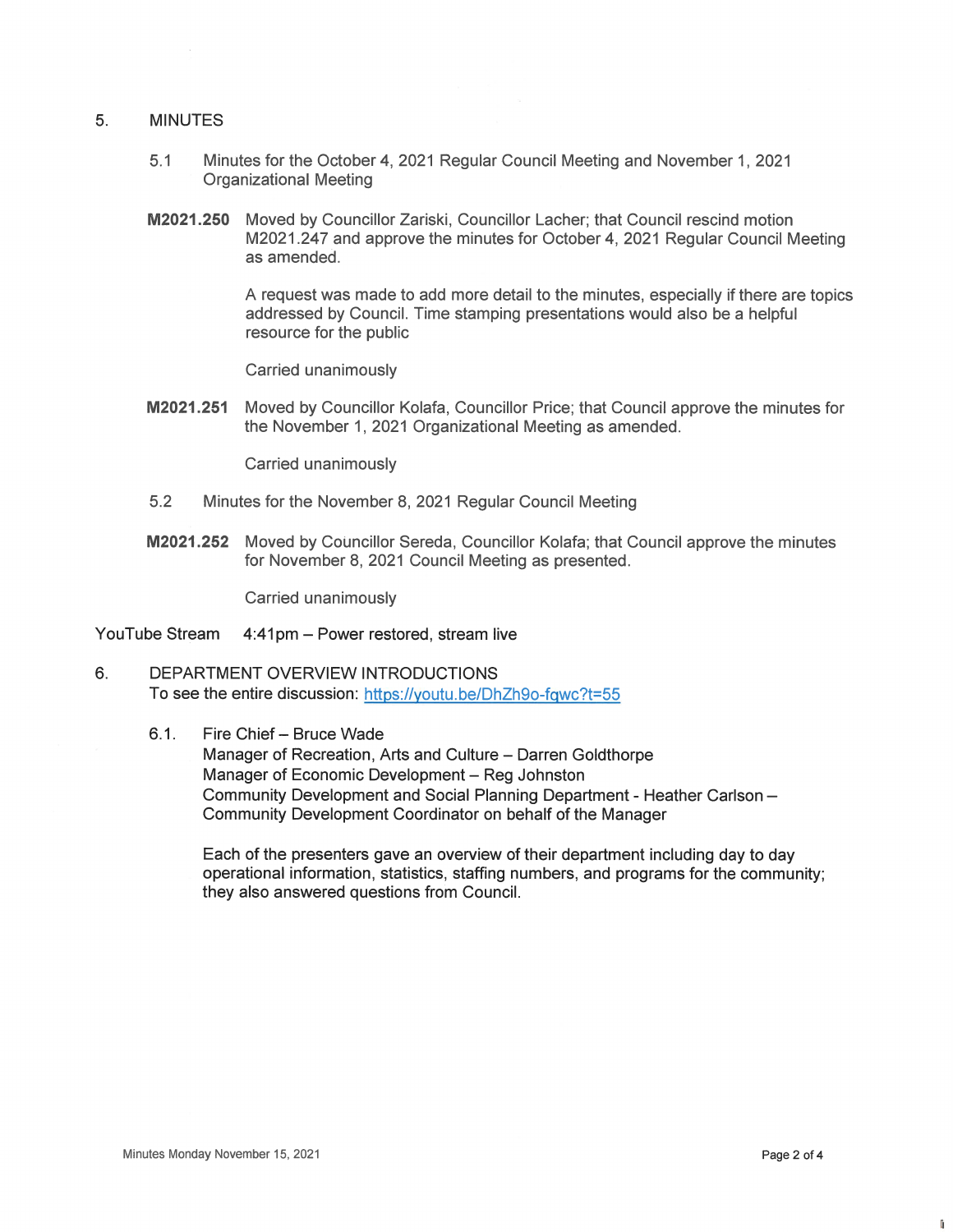## 7. ADMINISTRATION REPORTS – Live Stream Time Stamp: https://youtu.be/DhZh9o-fqwc?t=3400

- 7.1 CHIEF ADMINISTRATIVE OFFICER
- 7.1.1 Meetings in Town of Drumheller Facilities Restrictions Exemption Program (REP)
- M2021.253 Moved by Councillor Zariski, Councillor Lacher; be it resolved that all visitors attending in-person meetings in designated meeting spaces within Town of Drumheller facilities shall provide valid proof of vaccination, medical exemption or a provincially accepted negative covid test, effective immediately

FOR: Councillors Zariski, Lacher, Kolafa; Mayor Colberg AGAINST: Councillors Price, Sereda

Carried

- 7.1.2 Request for Decision Revised Boards and Committee Appointment
- M2021.254 Moved by Councillor Kolafa, Councillor Price; that Council adopt the 2021 Board and Committee Appointments as revised and presented.

Itwas pointed out that there were Boards and Committees that were missed off the list at the previous meeting.

Carried unanimously

- 7.1.3 Board Application Drumheller Public Library S. Haddon; C. Brown; J. Scott
- M2021.255 Moved by Councillor Lacher, Councillor Price, that Council approve the appointment of Jade Scott to the Drumheller Public Library Board for a term of three (3) years starting December 2021 and ending December 2024 and; that Council approve the appointments of Samantha Haddon and Caleb Brown to the Drumheller Public Library Board for a term of three (3) years ending December 2024.

Carried unanimously

- 7.1.4 Board Application Economic Development Advisory Committee E. Agianaku
- M2021.256 Moved by Councillor Kolafa, Councillor Sereda, that Council approve the appointment of Esther Agianaku to the Economic Development Advisory Committee for a term of three (3) years starting December 2021 and ending December 2024.

Carried unanimously

Minutes Monday November 15, 2021 Page 3 of 4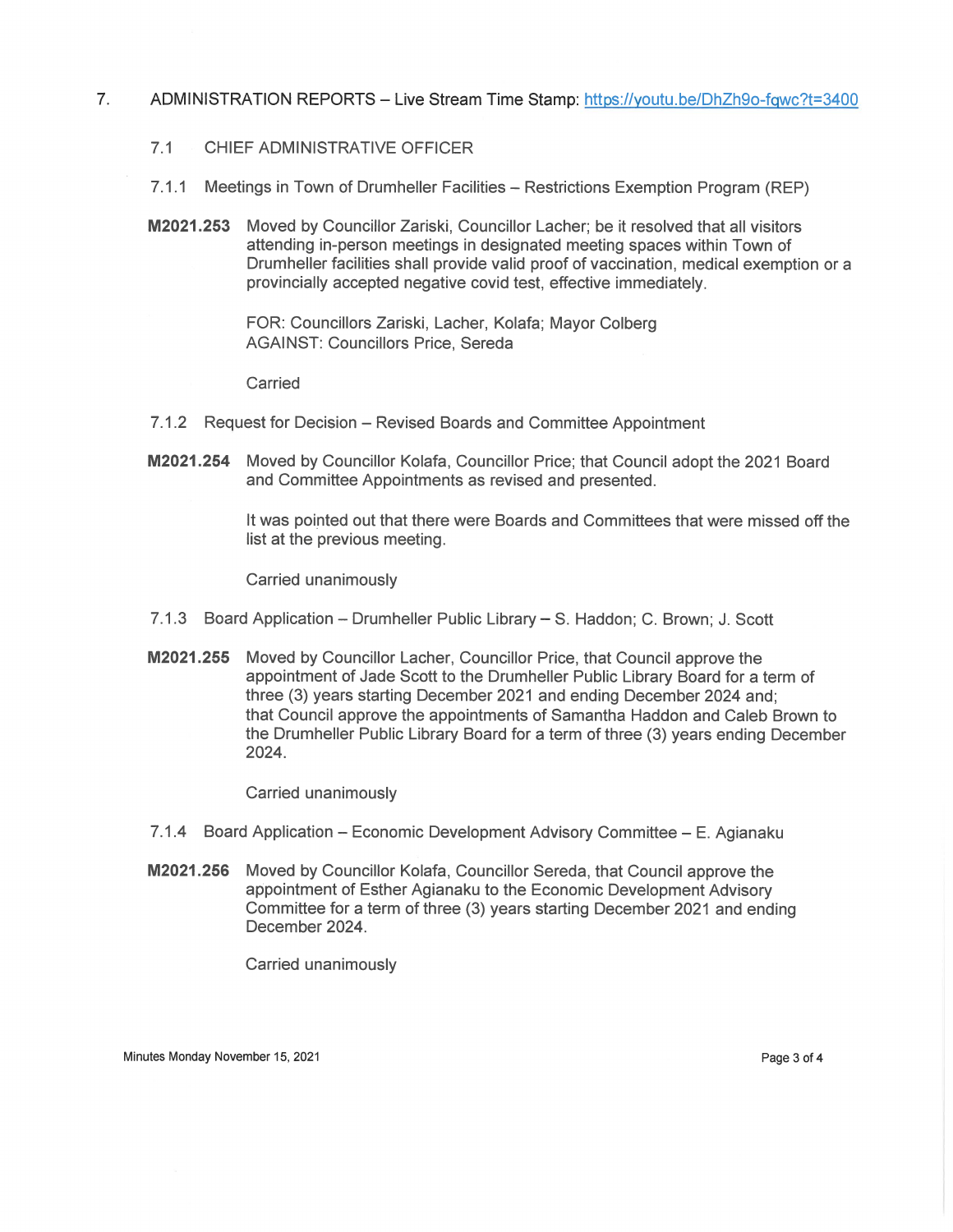#### 8. CLOSED MEETING

- 8.1.1 Flood Department Activities Advice and Recommendations- FOIP 24 Advice from **Officials**
- M2021.257 Moved by Councillor Zariski, Councillor Lacher; that Council close the meeting to discuss flood department activities as per FOIP 24 - Advice from Officials. Time 5:55pm

Carried unanimously

M2021.258 Moved by Councillor Zariski, Councillor Lacher; that Council open the meeting. Time 7:55pm

Carried unanimously

## 9. ADJOURNMENT

M2021.259 Moved by Councillor Lacher, Councillor Price; that Council adjourn the meeting. Time 7:56pm

MAYOR  $\bullet$ CHIEF ADMINISTRATIVE OFFICER

Minutes Monday November 15, 2021 and the control of the control of the Page 4 of 4